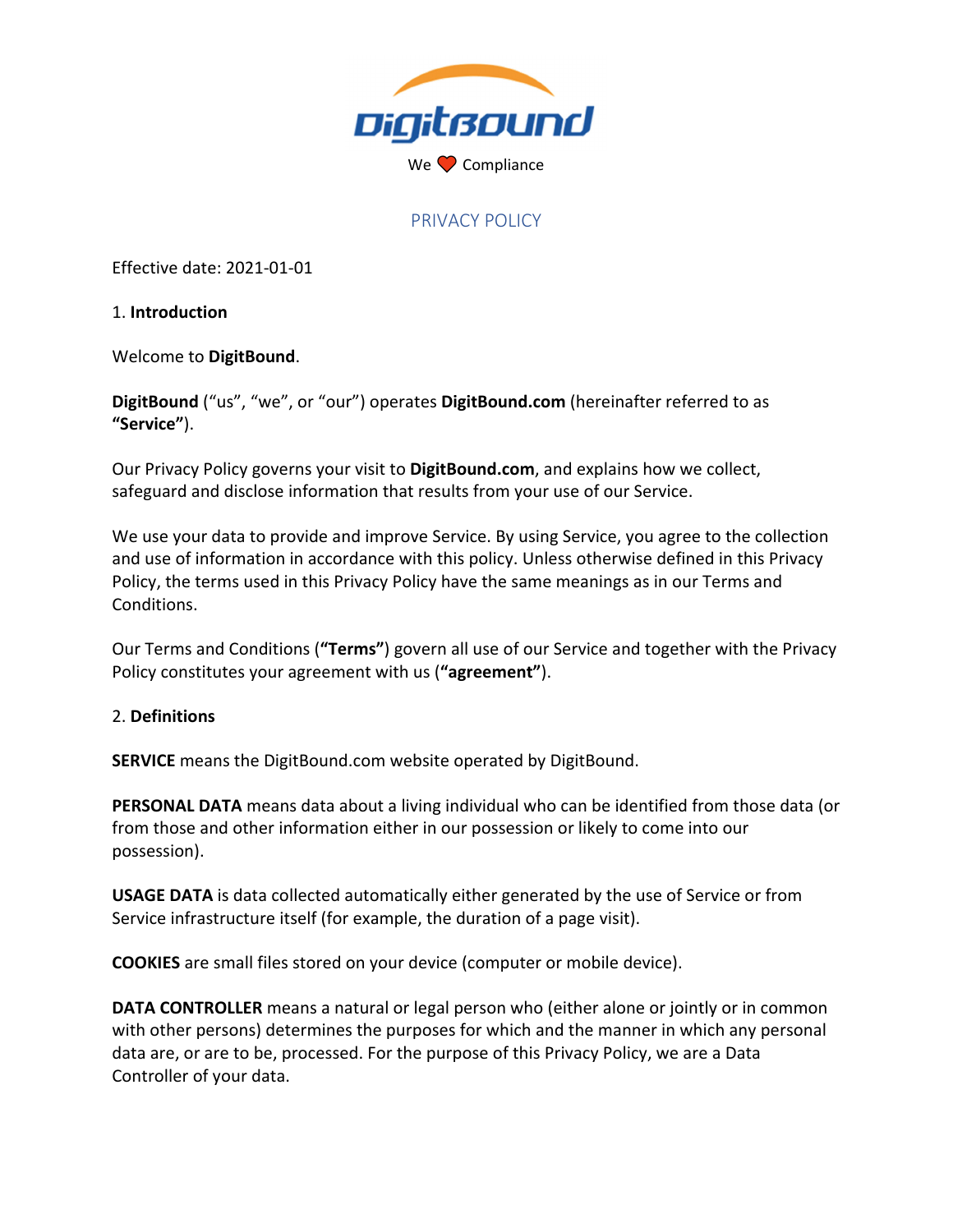**DATA PROCESSORS (OR SERVICE PROVIDERS)** means any natural or legal person who processes the data on behalf of the Data Controller. We may use the services of various Service Providers in order to process your data more effectively.

**DATA SUBJECT** is any living individual who is the subject of Personal Data.

**THE USER** is the individual using our Service. The User corresponds to the Data Subject, who is the subject of Personal Data.

### 3. **Information Collection and Use**

We collect several different types of information for various purposes to provide and improve our Service to you.

#### 4. **Types of Data Collected**

#### **Personal Data**

While using our Service, we may ask you to provide us with certain personally identifiable information that can be used to contact or identify you (**"Personal Data"**). Personally identifiable information may include, but is not limited to:

- 0.1. Email address
- 0.2. First name and last name
- 0.3. Phone number
- 0.4. Address, Country, State, Province, ZIP/Postal code, City
- 0.5. Cookies and Usage Data

We may use your Personal Data to contact you with newsletters, marketing or promotional materials and other information that may be of interest to you. You may opt out of receiving any, or all, of these communications from us by following the unsubscribe link.

#### **Usage Data**

We may also collect information that your browser sends whenever you visit our Service or when you access Service by or through any device (**"Usage Data"**).

This Usage Data may include information such as your computer's Internet Protocol address (e.g. IP address), browser type, browser version, the pages of our Service that you visit, the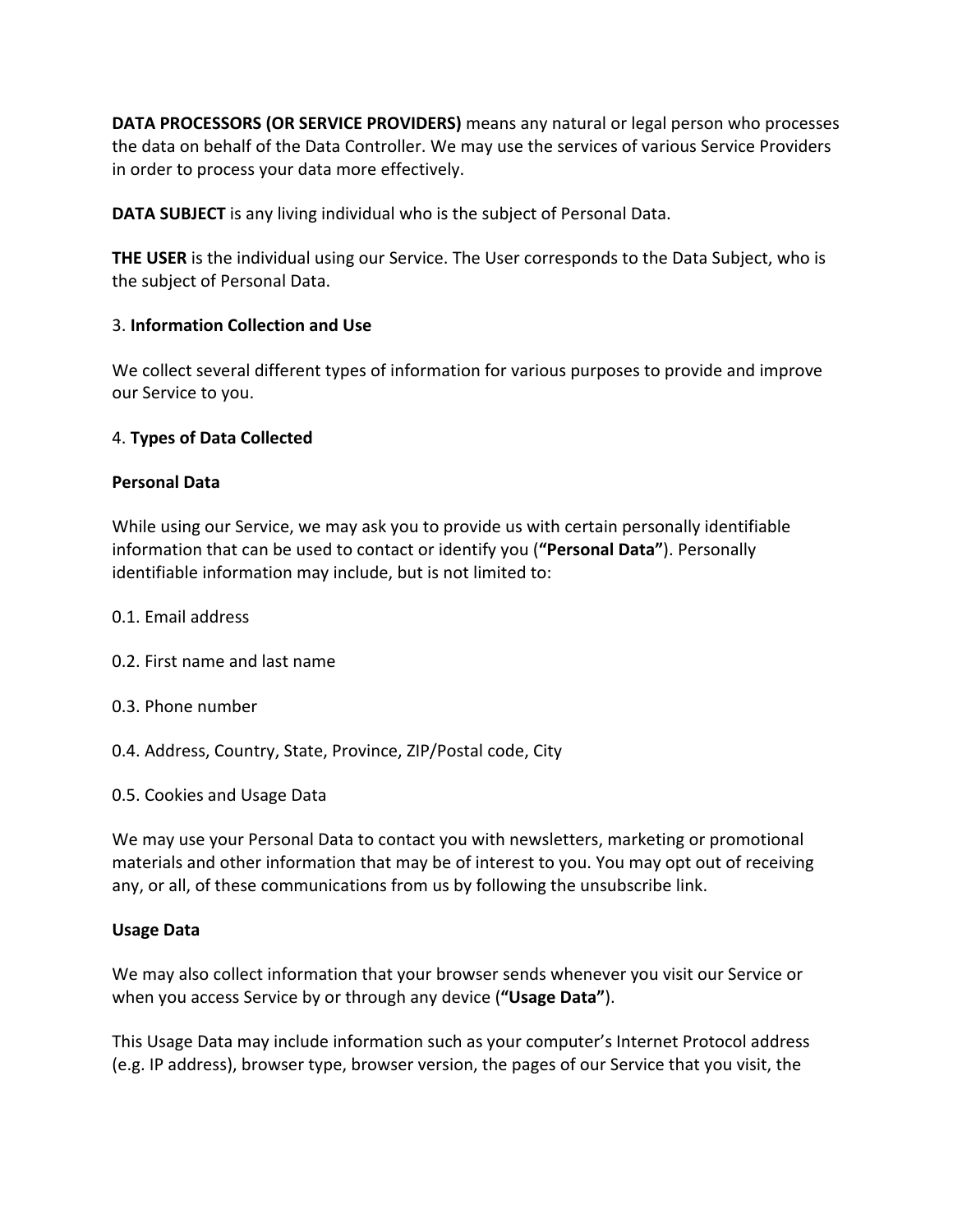time and date of your visit, the time spent on those pages, unique device identifiers and other diagnostic data.

When you access Service with a device, this Usage Data may include information such as the type of device you use, your device unique ID, the IP address of your device, your device operating system, the type of Internet browser you use, unique device identifiers and other diagnostic data.

# **Location Data**

We may use and store information about your location if you give us permission to do so (**"Location Data"**). We use this data to provide features of our Service, to improve and customize our Service.

You can enable or disable location services when you use our Service at any time by way of your device settings.

## **Tracking Cookies Data**

We use cookies and similar tracking technologies to track the activity on our Service and we hold certain information.

Cookies are files with a small amount of data which may include an anonymous unique identifier. Cookies are sent to your browser from a website and stored on your device. Other tracking technologies are also used such as beacons, tags and scripts to collect and track information and to improve and analyze our Service.

You can instruct your browser to refuse all cookies or to indicate when a cookie is being sent. However, if you do not accept cookies, you may not be able to use some portions of our Service.

Examples of Cookies we use:

0.1. **Session Cookies:** We use Session Cookies to operate our Service.

0.2. **Preference Cookies:** We use Preference Cookies to remember your preferences and various settings.

0.3. **Security Cookies:** We use Security Cookies for security purposes.

0.4. **Advertising Cookies:** Advertising Cookies are used to serve you with advertisements that may be relevant to you and your interests.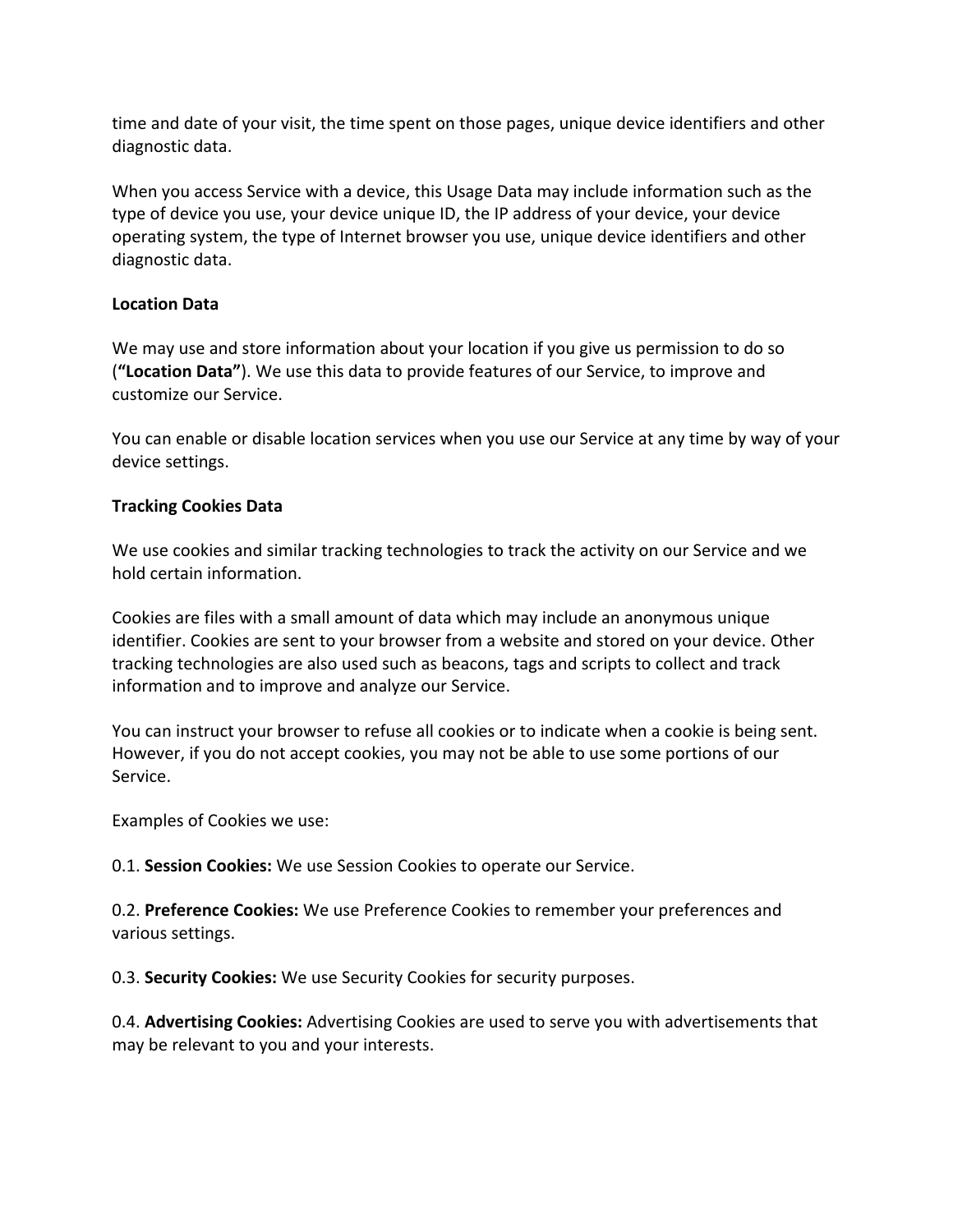### **Other Data**

While using our Service, we may also collect the following information: sex, age, date of birth, place of birth, passport details, citizenship, registration at place of residence and actual address, telephone number (work, mobile), details of documents on education, qualification, professional training, employment agreements, non‐disclosure agreements, information on bonuses and compensation, information on marital status, family members, social security (or other taxpayer identification) number, office location and other data.

### 5. **Use of Data**

DigitBound uses the collected data for various purposes:

- 0.1. to provide and maintain our Service;
- 0.2. to notify you about changes to our Service;
- 0.3. to allow you to participate in interactive features of our Service when you choose to do so;
- 0.4. to provide customer support;
- 0.5. to gather analysis or valuable information so that we can improve our Service;
- 0.6. to monitor the usage of our Service;
- 0.7. to detect, prevent and address technical issues;
- 0.8. to fulfil any other purpose for which you provide it;

0.9. to carry out our obligations and enforce our rights arising from any contracts entered into between you and us, including for billing and collection;

0.10. to provide you with notices about your account and/or subscription, including expiration and renewal notices, email‐instructions, etc.;

0.11. to provide you with news, special offers and general information about other goods, services and events which we offer that are similar to those that you have already purchased or enquired about unless you have opted not to receive such information;

0.12. in any other way we may describe when you provide the information;

0.13. for any other purpose with your consent.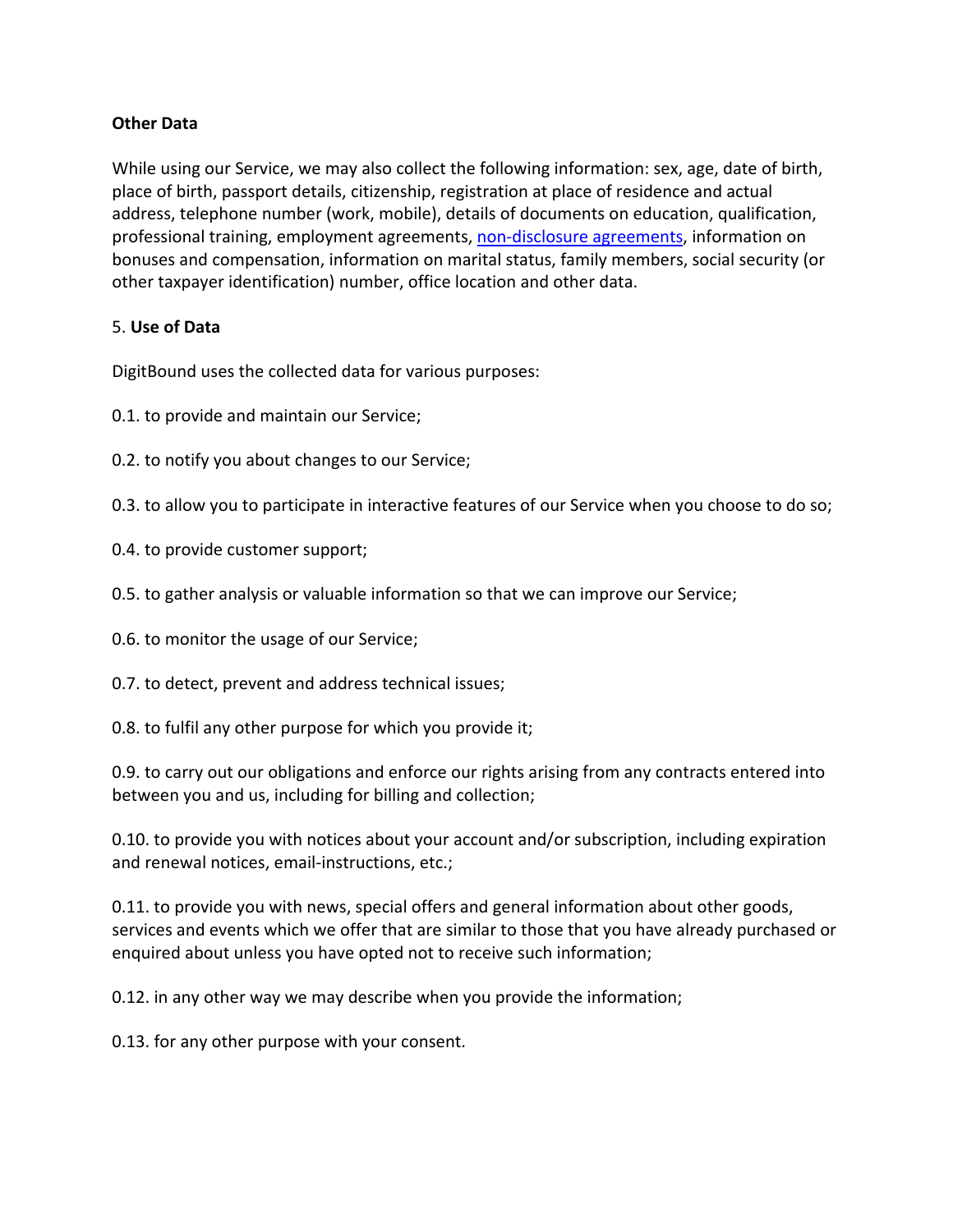### 6. **Retention of Data**

We will retain your Personal Data only for as long as is necessary for the purposes set out in this Privacy Policy. We will retain and use your Personal Data to the extent necessary to comply with our legal obligations (for example, if we are required to retain your data to comply with applicable laws), resolve disputes, and enforce our legal agreements and policies.

We will also retain Usage Data for internal analysis purposes. Usage Data is generally retained for a shorter period, except when this data is used to strengthen the security or to improve the functionality of our Service, or we are legally obligated to retain this data for longer time periods.

### 7. **Transfer of Data**

Your information, including Personal Data, may be transferred to – and maintained on – computers located outside of your state, province, country or other governmental jurisdiction where the data protection laws may differ from those of your jurisdiction.

If you are located outside USA and choose to provide information to us, please note that we transfer the data, including Personal Data, to USA and process it there.

Your consent to this Privacy Policy followed by your submission of such information represents your agreement to that transfer.

DigitBound will take all the steps reasonably necessary to ensure that your data is treated securely and in accordance with this Privacy Policy and no transfer of your Personal Data will take place to an organization or a country unless there are adequate controls in place including the security of your data and other personal information.

#### 8. **Disclosure of Data**

We may disclose personal information that we collect, or you provide:

#### 0.1. **Disclosure for Law Enforcement.**

Under certain circumstances, we may be required to disclose your Personal Data if required to do so by law or in response to valid requests by public authorities.

#### 0.2. **Business Transaction.**

If we or our subsidiaries are involved in a merger, acquisition or asset sale, your Personal Data may be transferred.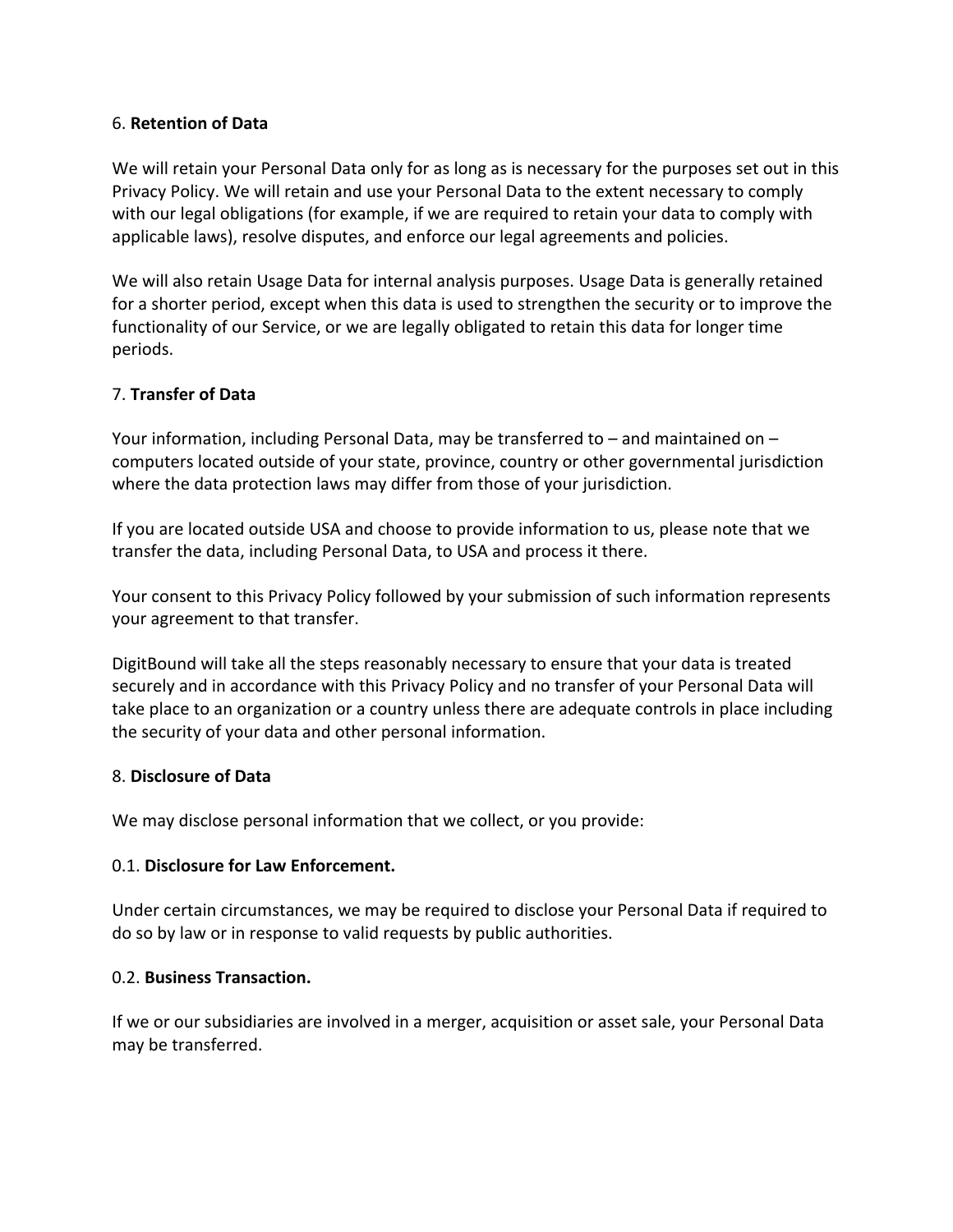## 0.3. **Other cases. We may disclose your information also:**

0.3.1. to our subsidiaries and affiliates;

0.3.2. to contractors, service providers, and other third parties we use to support our business;

0.3.3. to fulfill the purpose for which you provide it;

0.3.4. for the purpose of including your company's logo on our website;

0.3.5. for any other purpose disclosed by us when you provide the information;

0.3.6. with your consent in any other cases;

0.3.7. if we believe disclosure is necessary or appropriate to protect the rights, property, or safety of the Company, our customers, or others.

# 9. **Security of Data**

The security of your data is important to us but remember that no method of transmission over the Internet or method of electronic storage is 100% secure. While we strive to use commercially acceptable means to protect your Personal Data, we cannot guarantee its absolute security.

## 10. **Your Data Protection Rights Under General Data Protection Regulation (GDPR)**

If you are a resident of the European Union (EU) and European Economic Area (EEA), you have certain data protection rights, covered by GDPR.

We aim to take reasonable steps to allow you to correct, amend, delete, or limit the use of your Personal Data.

If you wish to be informed what Personal Data we hold about you and if you want it to be removed from our systems, please email us at **clientservices@DigitBound.com**.

In certain circumstances, you have the following data protection rights:

0.1. the right to access, update or to delete the information we have on you;

0.2. the right of rectification. You have the right to have your information rectified if that information is inaccurate or incomplete;

0.3. the right to object. You have the right to object to our processing of your Personal Data;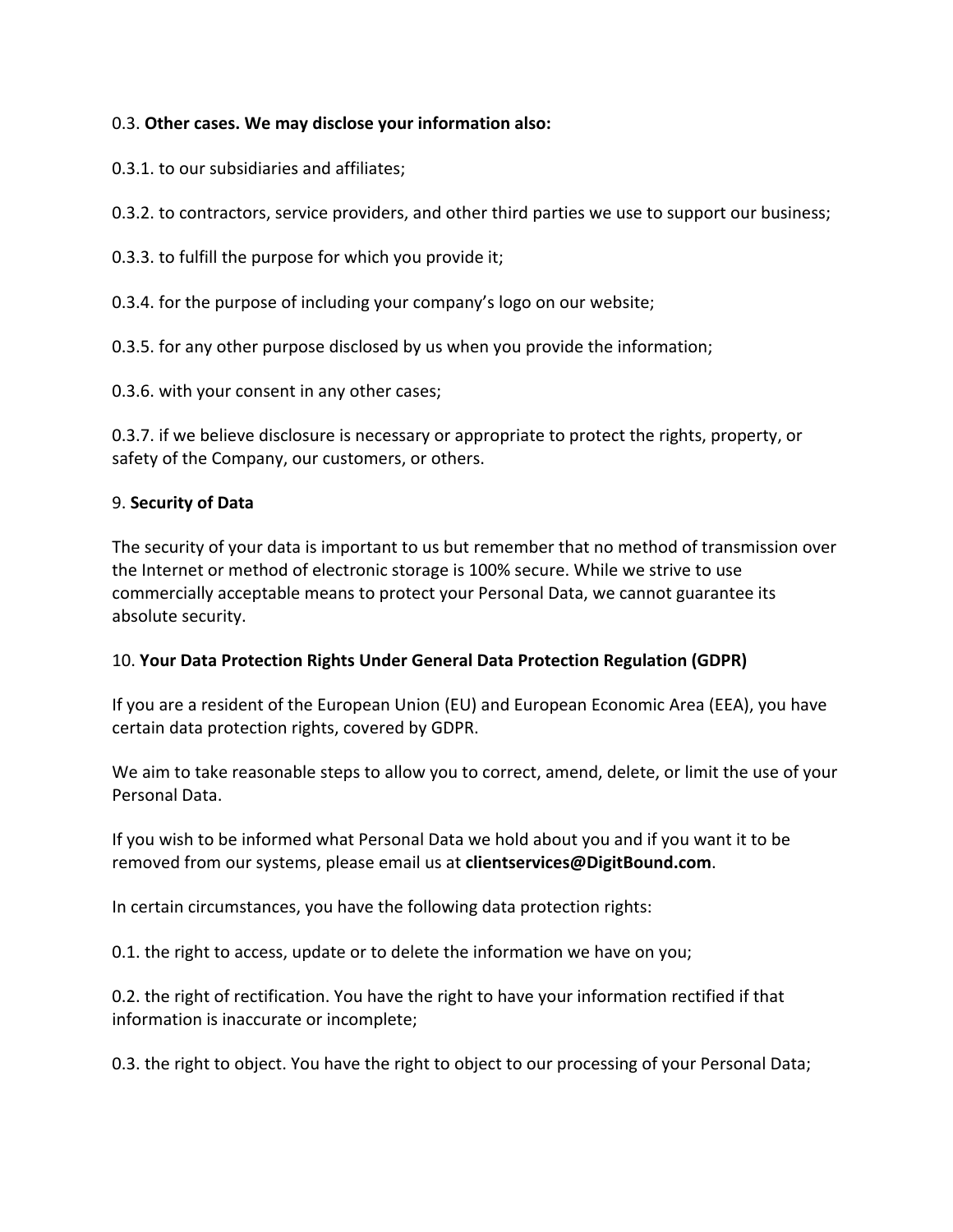0.4. the right of restriction. You have the right to request that we restrict the processing of your personal information;

0.5. the right to data portability. You have the right to be provided with a copy of your Personal Data in a structured, machine‐readable and commonly used format;

0.6. the right to withdraw consent. You also have the right to withdraw your consent at any time where we rely on your consent to process your personal information;

Please note that we may ask you to verify your identity before responding to such requests. Please note, we may not able to provide Service without some necessary data.

You have the right to complain to a Data Protection Authority about our collection and use of your Personal Data. For more information, please contact your local data protection authority in the European Economic Area (EEA).

# 11. **Your Data Protection Rights under the California Privacy Protection Act (CalOPPA)**

CalOPPA is the first state law in the nation to require commercial websites and online services to post a privacy policy. The law's reach stretches well beyond California to require a person or company in the United States (and conceivable the world) that operates websites collecting personally identifiable information from California consumers to post a conspicuous privacy policy on its website stating exactly the information being collected and those individuals with whom it is being shared, and to comply with this policy.

According to CalOPPA we agree to the following:

0.1. users can visit our site anonymously;

0.2. our Privacy Policy link includes the word "Privacy", and can easily be found on the home page of our website;

0.3. users will be notified of any privacy policy changes on our Privacy Policy Page;

0.4. users are able to change their personal information by emailing us at **info@DigitBound.com**.

Our Policy on "Do Not Track" Signals:

We honor Do Not Track signals and do not track, plant cookies, or use advertising when a Do Not Track browser mechanism is in place. Do Not Track is a preference you can set in your web browser to inform websites that you do not want to be tracked.

You can enable or disable Do Not Track by visiting the Preferences or Settings page of your web browser.

12. **Your Data Protection Rights under the California Consumer Privacy Act (CCPA)**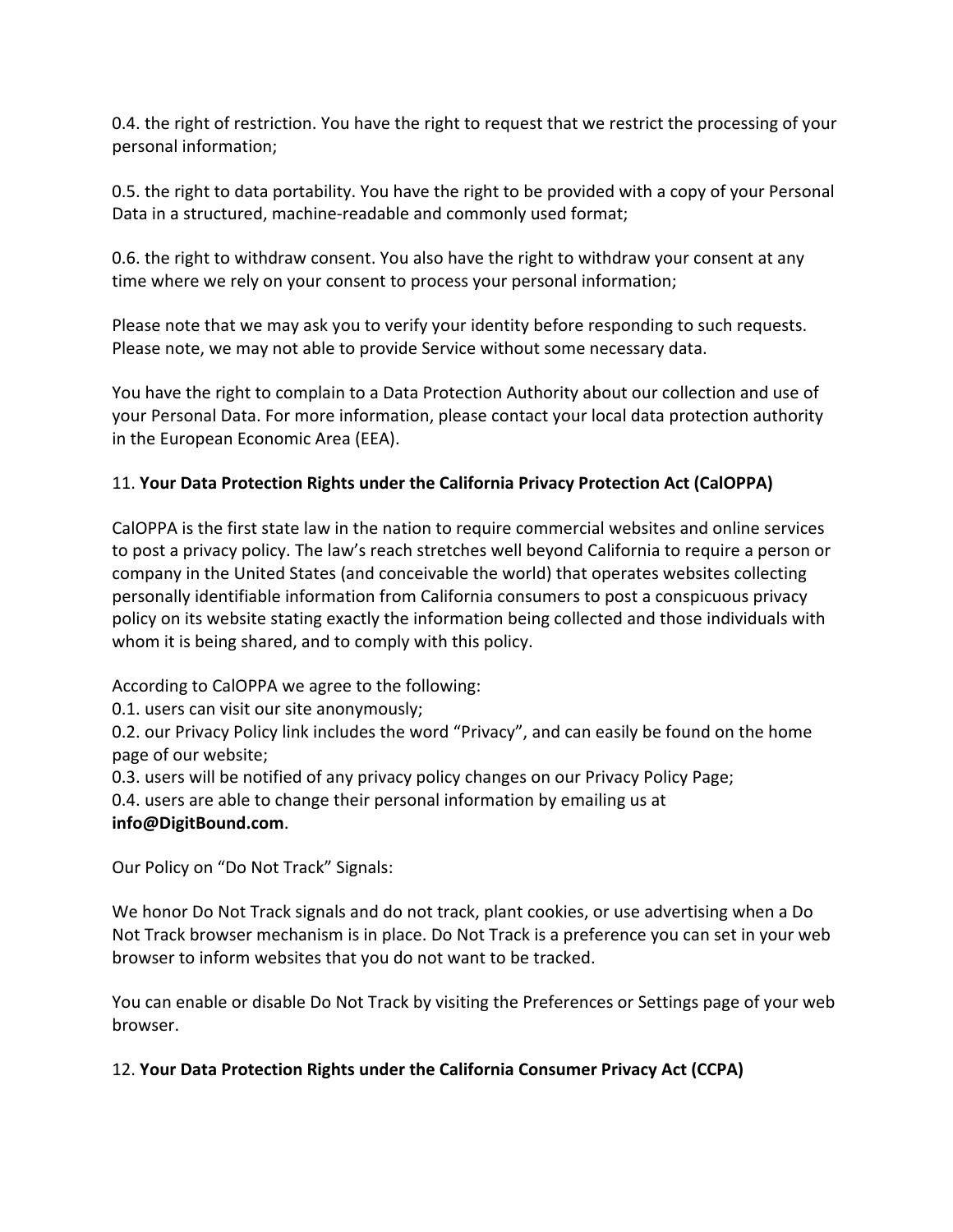If you are a California resident, you are entitled to learn what data we collect about you, ask to delete your data and not to sell (share) it. To exercise your data protection rights, you can make certain requests and ask us:

# **0.1. What personal information we have about you. If you make this request, we will return to you:**

0.0.1. The categories of personal information we have collected about you.

0.0.2. The categories of sources from which we collect your personal information.

0.0.3. The business or commercial purpose for collecting or selling your personal information.

0.0.4. The categories of third parties with whom we share personal information.

0.0.5. The specific pieces of personal information we have collected about you.

0.0.6. A list of categories of personal information that we have sold, along with the category of any other company we sold it to. If we have not sold your personal information, we will inform you of that fact.

0.0.7. A list of categories of personal information that we have disclosed for a business purpose, along with the category of any other company we shared it with.

Please note, you are entitled to ask us to provide you with this information up to two times in a rolling twelve‐month period. When you make this request, the information provided may be limited to the personal information we collected about you in the previous 12 months.

**0.2. To delete your personal information. If you make this request, we will delete the personal information we hold about you as of the date of your request from our records and direct any service providers to do the same. In some cases, deletion may be accomplished through de‐identification of the information. If you choose to delete your personal information, you may not be able to use certain functions that require your personal information to operate.**

**0.3. To stop selling your personal information. We don't sell or rent your personal information to any third parties for any purpose. We do not sell your personal information for monetary consideration. However, under some circumstances, a transfer of personal information to a third party, or within our family of companies, without monetary consideration may be considered a "sale" under California law. You are the only owner of your Personal Data and can request disclosure or deletion at any time.**

If you submit a request to stop selling your personal information, we will stop making such transfers.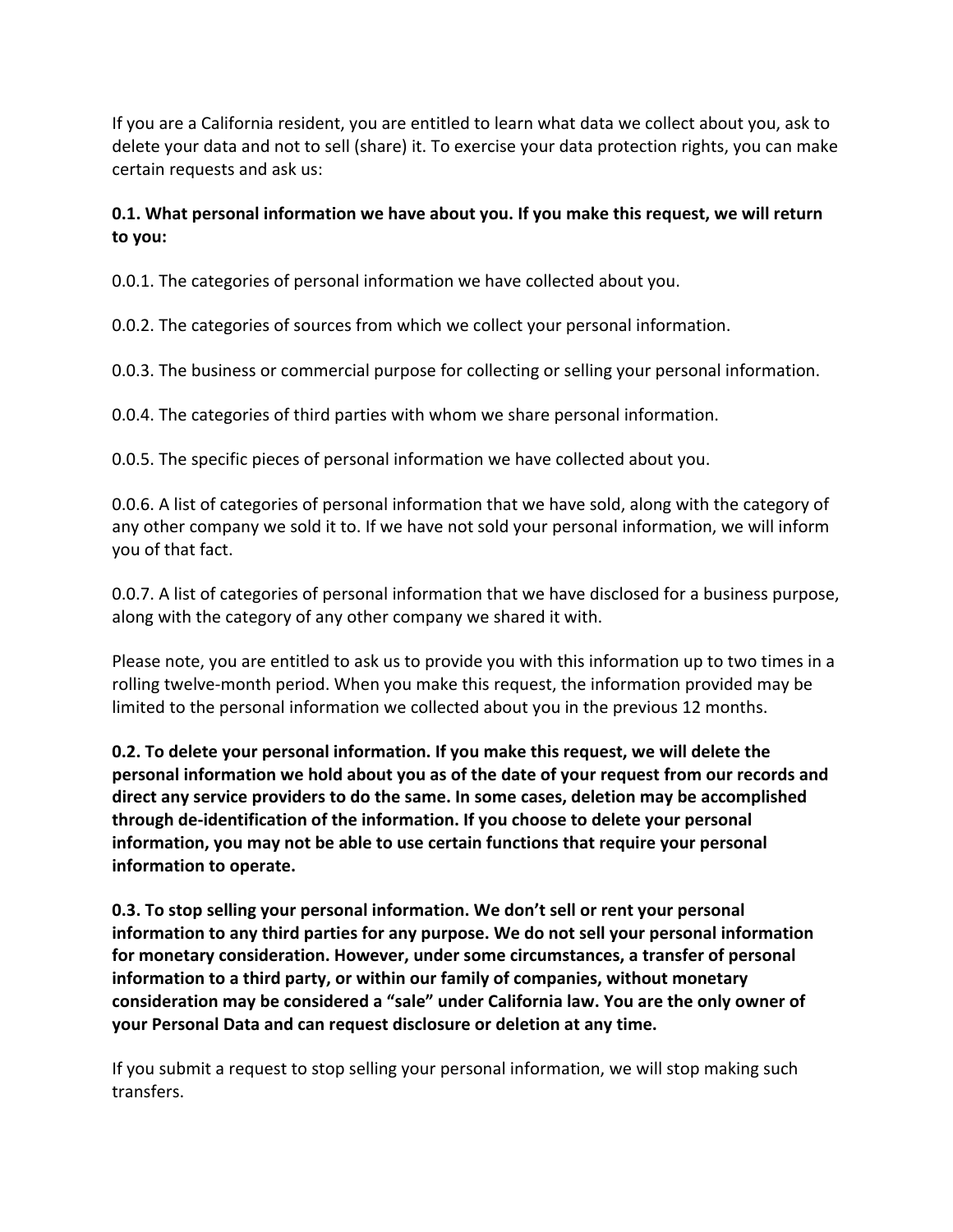Please note, if you ask us to delete or stop selling your data, it may impact your experience with us, and you may not be able to participate in certain programs or membership services which require the usage of your personal information to function. But in no circumstances, we will discriminate against you for exercising your rights.

To exercise your California data protection rights described above, please send your request(s) by email: **info@DigitBound.com**.

Your data protection rights, described above, are covered by the CCPA, short for the California Consumer Privacy Act. To find out more, visit the official California Legislative Information website. The CCPA took effect on 01/01/2020.

### 13. **Service Providers**

We may employ third party companies and individuals to facilitate our Service (**"Service** Providers"), provide Service on our behalf, perform Service-related services or assist us in analyzing how our Service is used.

These third parties have access to your Personal Data only to perform these tasks on our behalf and are obligated not to disclose or use it for any other purpose.

### 14. **Analytics**

We may use third‐party Service Providers to monitor and analyze the use of our Service.

## 15. **CI/CD tools**

We may use third-party Service Providers to automate the development process of our Service.

#### 16. **Behavioral Remarketing**

We may use remarketing services to advertise on third party websites to you after you visited our Service. We and our third‐party vendors use cookies to inform, optimize and serve ads based on your past visits to our Service.

#### 17. **Payments**

We may provide paid products and/or services within Service. In that case, we use third-party services for payment processing (e.g. payment processors).

We will not store or collect your payment card details. That information is provided directly to our third‐party payment processors whose use of your personal information is governed by their Privacy Policy. These payment processors adhere to the standards set by PCI‐DSS as managed by the PCI Security Standards Council, which is a joint effort of brands like Visa,